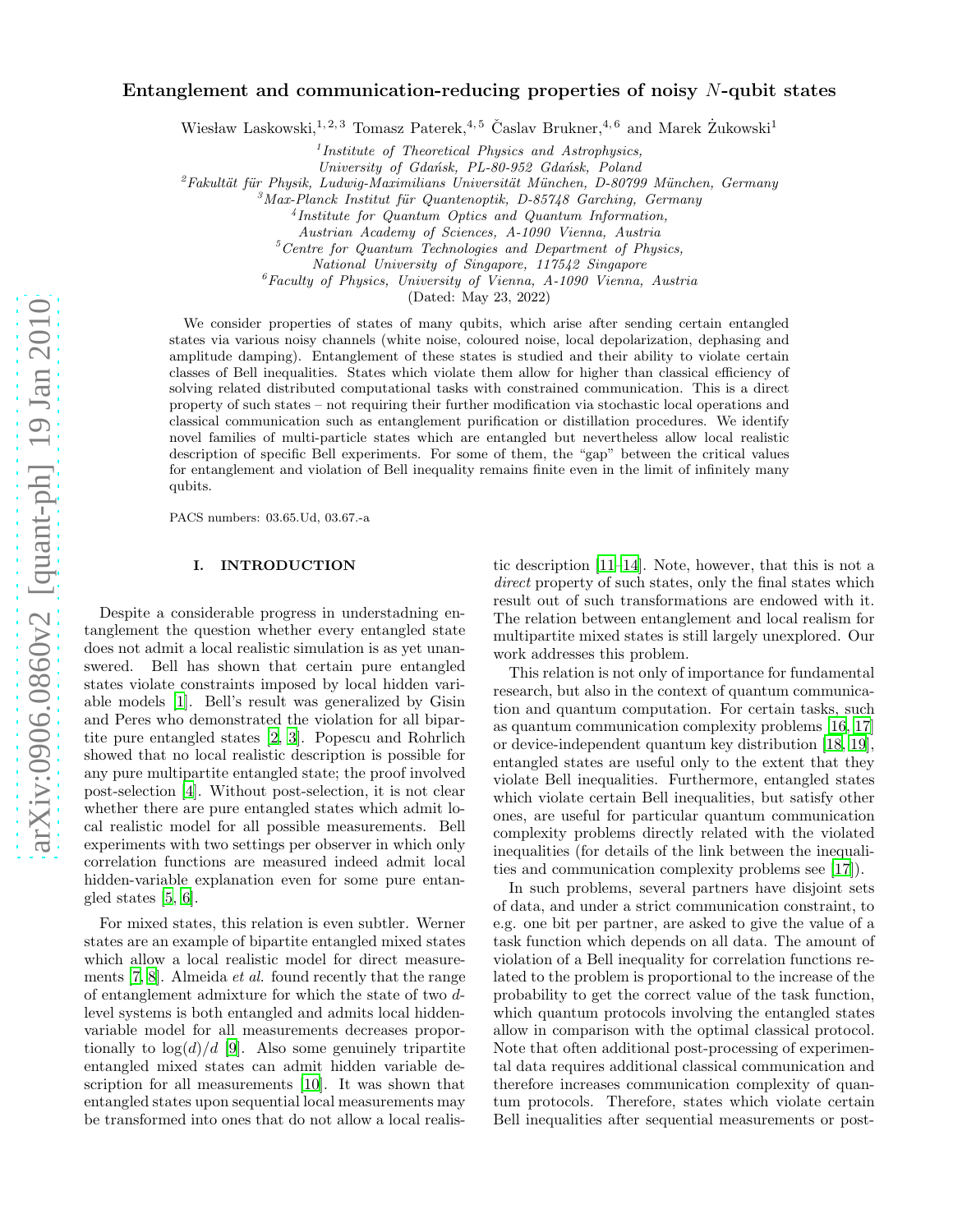selection are usually less efficient in terms of communication complexity reduction than the states which violate the inequalities directly. It is thus important to make both classifications of entangled states: into admitting and not admitting local realistic models, and into violating and not violating a given Bell inequality.

Entanglement and Bell violation of different noisy states has already been studied by several authors [\[20](#page-9-16)– [24\]](#page-9-17). All this indicates that entanglement and impossibility of a local hidden variable model are not only different concepts, but also truly different resources [\[25\]](#page-9-18). Our aim is to identify a class of states that demonstrates this difference in a striking way.

We consider states of  $N$  two-level systems resulting from sending different entangled states via noisy channels. Noisy states are of special importance as they take into account errors inevitable in any laboratory. More specifically, we study white noise admixture which is often used to model imperfections of setups involving single crystal in which spontaneous parametric downconversion takes place. We consider also colored noise admixture which was shown to be appropriate, e.g., in description of states generated in multiple entanglement swapping [\[26\]](#page-9-19). Typical noisy channels (depolarization, dephasing, amplitude damping) which act independently on every qubit are also studied. They find applications in modeling random environment and dissipative processes [\[27\]](#page-9-20).

Here we find states for which even an infinitesimal small admixture of infinitesimal weak entangled state results in a non-separable state, while to violate standard Bell inequalities (with two settings per party) the admixture has to scale at least as  $1/\sqrt{d}$ , where d is the dimension of N qubits, i.e.  $d = 2^N$ . This shows a remarkable "gap" between the critical parameters for entanglement and for violation of standard Bell's inequalities. We observe that keeping the same amount of noise, but changing the type of noise drastically changes entanglement and communication-reducing properties of the states, i.e., whether the states allow for higher than classical reduction of communication complexity. Furthermore, we find mixed states for which this gap remains finite even in the limit of infinitely many qubits.

#### II. TOOLBOX

Our tools consist of entanglement criterion in terms of correlation functions [\[28\]](#page-9-21), which will prove handy for comparison with conditions for violation of Bell inequalities. We shall take into account sets of Bell inequalities for two and more measurement settings [\[29](#page-9-22)[–34\]](#page-10-0). We now describe these tools in more detail.

Arbitrary state of many qubits can be decomposed into:

$$
\rho = \frac{1}{2^N} \sum_{\mu_1, ..., \mu_N = 0}^{3} T_{\mu_1 ... \mu_N} \sigma_{\mu_1} \otimes ... \otimes \sigma_{\mu_N}, \qquad (1)
$$

where  $\sigma_{\mu_n} \in \{1, \sigma_x, \sigma_y, \sigma_z\}$  is the  $\mu_n$ th local Pauli operator of the *n*th party ( $\sigma_0 = 1$ ) and  $T_{\mu_1...\mu_N} \in [-1, 1]$  are the components of the (real) extended correlation tensor T. They are the expectation values  $T_{\mu_1...\mu_N} = \text{Tr}[\rho(\sigma_{\mu_1} \otimes$  $...\otimes \sigma_{\mu_N}$ ]. Thus, description in terms of correlation tensor is equivalent to description in terms of density operator. Fully separable states are endowed with fully separable extended correlation tensor,  $\hat{T}^{\text{sep}} = \sum_i p_i \hat{T}_i^{\text{prod}}$ , where  $\hat{T}_i^{\text{prod}} = \hat{T}_i^{(1)} \otimes \dots \otimes \hat{T}_i^{(N)}$  and each  $\hat{T}_i^{(n)}$  describes a pure one-qubit state. A state  $\rho$ , with correlation tensor T, is entangled if there exists a G such that  $[28]$ :

<span id="page-1-3"></span>
$$
\max_{\hat{T} \text{prod}} (\hat{T}, \hat{T}^{\text{prod}})_{G} < (\hat{T}, \hat{T})_{G} = ||\hat{T}||_{G}^{2},\tag{2}
$$

where maximization is taken over all product states and  $(.,.)_G$  denotes a generalized scalar product, with a positive semidefinite metric  $G$ . We focus on diagonal  $G$ 's, for which the scalar product is given by

<span id="page-1-0"></span>
$$
(\hat{T}, \hat{T}')_G = \sum_{\mu_1, \dots, \mu_N = 0}^{3} T_{\mu_1 \dots \mu_N} G_{\mu_1 \dots \mu_N} T'_{\mu_1 \dots \mu_N}.
$$
 (3)

The criterion is valid also when the sums of [\(3\)](#page-1-0) run through the values  $j_n = 1, 2, 3$ , which will be often referred to as  $x, y, z$ .

We compare this entanglement criterion with criteria for violation of Bell inequalities. It was shown that a simple sufficient condition for existence of a local realistic description of the correlation functions obtained in any Bell experiment with two measurement settings per observer has the following form [\[31\]](#page-10-1):

<span id="page-1-1"></span>
$$
C \equiv \max \sum_{j_1, \dots, j_N = 1}^{2} T_{j_1 \dots j_N}^2 \le 1,
$$
 (4)

where maximization is taken over all possible independent choices of local planes in which the two settings lie. This condition is necessary and sufficient in the case of two qubits [\[35\]](#page-10-2).

We shall also use another necessary and sufficient condition, this time for violation of a set of tight Bell inequalities with many measurement settings per observer [\[34\]](#page-10-0). For the case of  $N+1$  observers, all of which but the last one choose between four settings, and the last one between two settings, this condition reads

<span id="page-1-2"></span>
$$
\mathcal{D} \equiv \max \sum_{j_1(k),\dots,j_N(k)=1}^2 \sum_{k=1}^2 T_{j_1(k)\dots,j_N(k)k}^2 \le 1, \qquad (5)
$$

where maximization is over all possible independent choices of local Cartesian frame basis vectors used by the observers to fix the measurement directions determining the correlation tensor components. That is, we allow each observer to define his/her triad of orthogonal basis directions, which define the correlation tensor components. This condition is more demanding than [\(4\)](#page-1-1)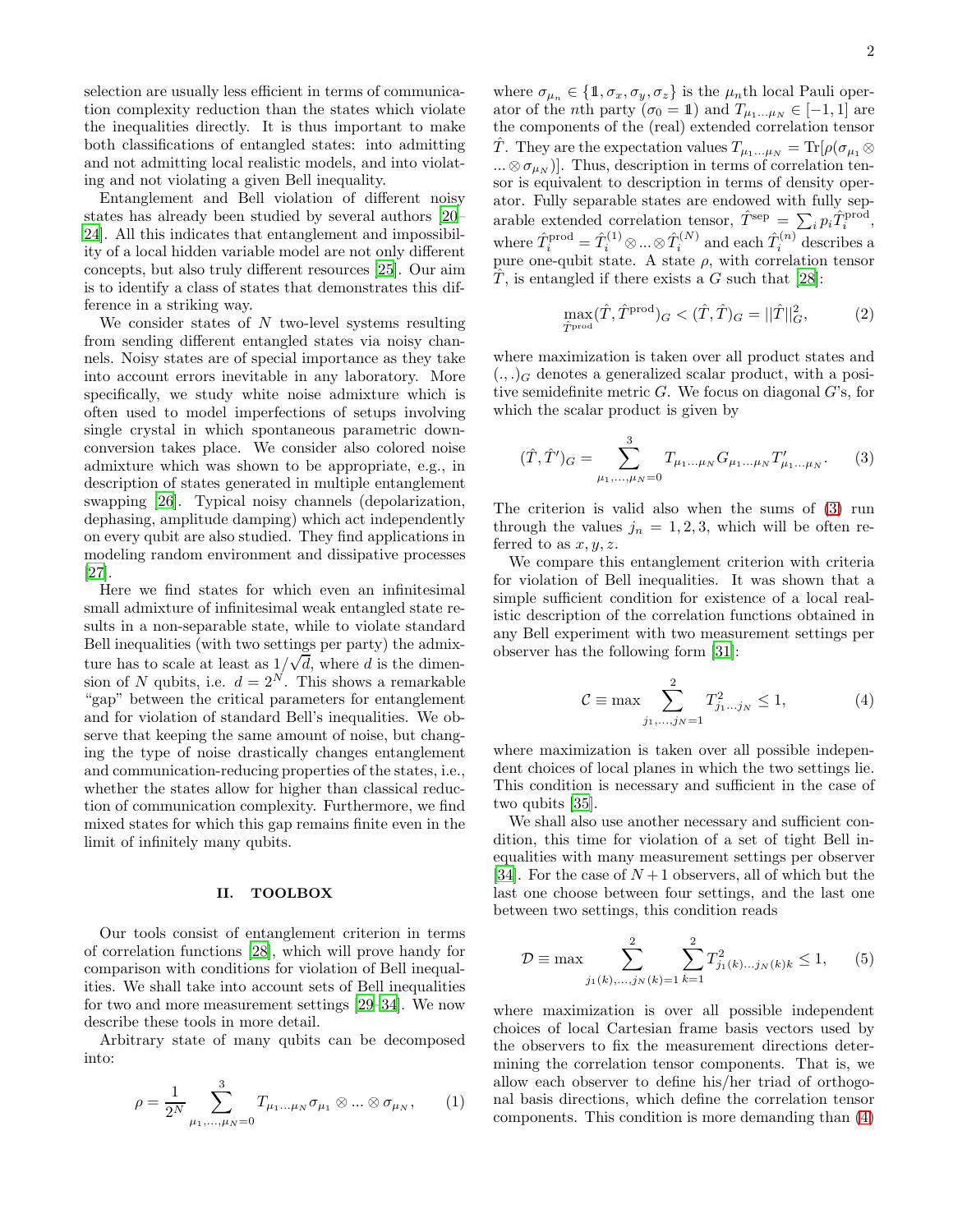because the coordinate systems denoted by the indices  $j_1(1), ..., j_N(1)$  do not have to be the same as  $j_1(2), ...,$  $j<sub>N</sub>(2)$ . It is necessary for the existence of local realistic model [\[34\]](#page-10-0), or equivalently, its violation is sufficient for non existence of such models.

#### III. NOISES

The states to be studied here are of two general types: (i) Mixtures of an entangled state  $\rho$  and white or colored noise  $\rho_{\text{noise}}$ :

$$
\rho(\Upsilon) = \Upsilon \rho + (1 - \Upsilon) \rho_{\text{noise}},\tag{6}
$$

where  $\Upsilon$  is the entanglement admixture. (ii) States arising from local noisy channels [\[27](#page-9-20)], i.e. of the form

<span id="page-2-0"></span>
$$
(\mathcal{E}\otimes...\otimes\mathcal{E})(\rho)=\frac{1}{2^N}\sum_{\mu_1,...,\mu_N=0}^3T_{\mu_1...\mu_N}\mathcal{E}(\sigma_{\mu_1})\otimes...\otimes\mathcal{E}(\sigma_{\mu_N}),
$$
\n(7)

where  $\mathcal E$  is a map describing depolarization, dephasing or amplitude damping of a single qubit. According to [\(7\)](#page-2-0), such noises are fully described by their action on local Pauli operators.

Each type of noise considered is parameterized with a single variable (it is either entanglement admixture Υ or the strength of local decoherence) and therefore the resulting states are also characterized by this variable. We choose the parameters such that value '1' corresponds to no noise, whereas value '0' corresponds to total noise which immediately destroys all initial entanglement. Using the described separability criterion we determine threshold value of the parameter, above which the resulting state is entangled. Next, using the conditions [\(4\)](#page-1-1) and [\(5\)](#page-1-2) for the described Bell inequalities we find maximal parameter below which the state does not violate them. Finally, we contrast these two critical values. We summarize our results in Table [II.](#page-9-23)

#### A. White noise

"White noise" is represented by a totally mixed state  $\rho_{\text{noise}} = \frac{1}{2^N} \mathbb{1}$ , where N gives the number of qubits. A channel introducing the white noise to a system is the globally depolarizing channel:

$$
\mathcal{E}_{\Upsilon}(\rho) = \Upsilon \rho + (1 - \Upsilon) \frac{1}{2^N} \mathbb{1}.
$$
 (8)

Therefore, the correlation tensor of the state after the globally depolarizing channel,  $\hat{T}'$ , is related to the initial state by the admixture parameter  $\hat{T}' = \Upsilon \hat{T}$ . The operator-sum representation

$$
\mathcal{E}_{\Upsilon}(\rho) = \Upsilon \rho + \frac{1 - \Upsilon}{2^{2N}} \sum_{\mu_1, \dots, \mu_N = 0}^3 \sigma_{\mu_1} \otimes \dots \otimes \sigma_{\mu_N} \rho \sigma_{\mu_1} \otimes \dots \otimes \sigma_{\mu_N},
$$
\n(9)

reveals that white noise admixture acts in a correlated way on all the qubits.

#### B. Colored noise

We will consider colored noise represented by a product state  $\rho_{\text{noise}} = |0\rangle\langle 0|\otimes...\otimes |0\rangle\langle 0|$ , where  $|0\rangle$  is the eigenstate of local  $\sigma_z$  Pauli operator. Such a noise brings perfect correlations along z directions to the system.

#### C. Local depolarization

In many cases, noise affects independently every qubit. For example, local depolarization can be caused by a random environment acting autonomously on each subsystem. The local depolarization is defined for a single qubit in the familiar way

$$
\mathcal{E}_p(\rho) = p\rho + (1 - p)\frac{1}{2}\mathbb{1},\tag{10}
$$

i.e. it mixes the local state with the white noise where p describes the fraction of initial state still present after the decoherence. To see the effect of local depolarization on many qubits we find its effect on local Pauli operators

$$
\mathcal{E}_p(\mathbf{1}) = \mathbf{1}, \qquad \mathcal{E}_p(\sigma_x) = p\sigma_x, \n\mathcal{E}_p(\sigma_y) = p\sigma_y, \qquad \mathcal{E}_p(\sigma_z) = p\sigma_z,
$$
\n(11)

and follow formula [\(7\)](#page-2-0).

In general, the critical values arising from local depolarization and white noise can be different. However, in our case the critical parameters turn out to be the same due to the structure of violation conditions for the Bell inequalities and the form of entanglement criterion we use. Since these conditions involve only  $N$ -party correlations, local depolarization introduces a factor of  $p^N$  to the elements of correlation tensor entering them while white noise admixed to the system introduces a factor of  $\Upsilon$ . Therefore, the critical values obtained using  $p^N$ and  $\Upsilon$  are equal,  $p_{cr}^N = \Upsilon_{cr}$ , independently of the state for which they are computed (the numerical value can of course vary from state to state).

# D. Dephasing

Local depolarization describes gradual loss of coherence in all bases. It may happen that coherence is lost in a preferred basis. This type of noise is described by a dephasing channel defined by its action on local Pauli operators:

$$
\mathcal{E}_{\lambda}(\mathbb{1}) = \mathbb{1}, \qquad \mathcal{E}_{\lambda}(\sigma_x) = \sqrt{\lambda}\sigma_x, \n\mathcal{E}_{\lambda}(\sigma_y) = \sqrt{\lambda}\sigma_y, \qquad \mathcal{E}_{\lambda}(\sigma_z) = \sigma_z,
$$
\n(12)

where the  $\sigma_z$  basis is chosen to be preferred by decoherence, and  $\lambda$  describes its strength. Clearly, for  $\lambda = 1$  the initial state is unchanged and for  $\lambda = 0$  the final state has only classical correlations along local z directions.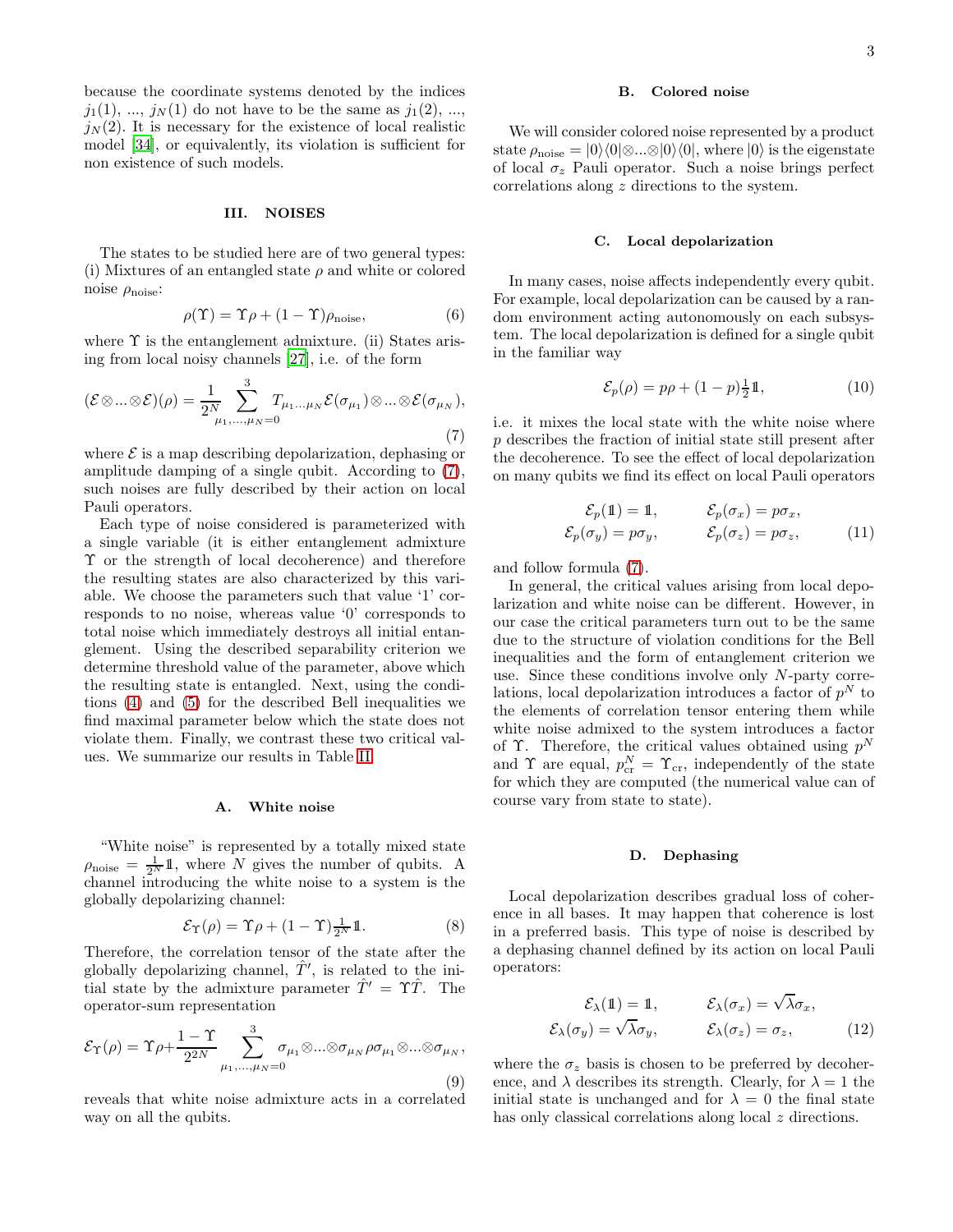#### E. Amplitude damping

Amplitude damping channel is used to describe energy dissipation from a quantum system. Under amplitude damping, a system has a finite probability,  $\gamma$ , to loose an excitation. In terms of local Pauli operators this channel is descried as

$$
\mathcal{E}_{\gamma}(\mathbb{1}) = \mathbb{1} + (1 - \gamma)\sigma_z, \qquad \mathcal{E}_{\gamma}(\sigma_x) = \sqrt{\gamma}\sigma_x, \n\mathcal{E}_{\gamma}(\sigma_y) = \sqrt{\gamma}\sigma_y, \qquad \mathcal{E}_{\gamma}(\sigma_z) = \gamma\sigma_z.
$$
\n(13)

Note that the components of the correlation tensor of a state after amplitude damping which contain the z indices are given by the sums of initial correlation tensor components with both z indices and zero indices, e.g.

$$
T'_{\underbrace{\mathcal{Z}\ldots\mathcal{Z}}_{k}} 0...0 = \sum_{l_1,\ldots,l_k=\{0,3\}} T_{l_1\ldots l_k 0\ldots 0} (1-\gamma)^{n_0} \gamma^{n_3},\tag{14}
$$

where  $n_0 \equiv \sum_{j=1}^k \delta_{l_j,0}$  gives the number of indices  $l_1, \ldots, l_k$  equal to 0, and similarly  $n_3 \equiv \sum_{j=1}^k \delta_{l_j,3} =$  $k - n_0$  denotes the number of indices equal to 3.

Having described the noises of interest, we move to studies of their influence on certain classes of initially entangled states.

#### IV. NOISY STATES

We begin with the Bell state of two qubits and mix it with white and colored noise. The state with white noise is the Werner state known to admit local hidden variable model for certain admixtures despite being entangled. Interestingly, the states with colored noise, which are maximally entangled mixed states [\[38](#page-10-3), [39\]](#page-10-4), will be shown to be entangled and not to violate standard Bell inequalities in an even bigger range of mixing. We then show similar results for the GHZ states and generalized GHZ states. For some of them, the critical admixture of entanglement below which the state admits local hidden variable model scales polynomially with dimension of the system, and the mixed state is entangled already for infinitesimally small admixture of infinitesimal entanglement.

Next, we discuss noisy states arising from independent local decoherence. We start with generalized GHZ states as initial states and show that even in the limit of infinitely many qubits there is still a finite gap between critical parameter for entanglement and the one for violation of Bell inequalities. We show similar results when the initial state is a W state. Roughly speaking, a simple application of the entanglement criterion detects entanglement at least quadratically better than the Bell inequalities, i.e. the critical value for entanglement is at most equal to the square of the critical value to satisfy the Bell inequalities.

# A. Bell state

### 1. White noise

We first rederive known results for a Werner state of two qubits with our tools. It is a mixture of a maximally entangled state  $\rho = |\phi^+\rangle\langle\phi^+|$  and white noise  $\rho_{\text{noise}} =$  $\frac{1}{4}1$ , where  $|\phi^+\rangle = \frac{1}{\sqrt{2}}$  $\frac{1}{2}(|00\rangle + |11\rangle)$  and  $|0\rangle (|1\rangle)$  denotes the eigenstate of  $\sigma_z$  operator with eigenvalue +1 (-1). The family of Werner states is an archetypical example of a state set which contains states that do not violate Bell inequalities despite being entangled.

Since the white noise state exhibits no correlations, the correlation tensor components  $T'_{j_1j_2}$  of the Werner state are related to the components  $T_{j_1j_2}$  of  $|\phi^+\rangle$  by the admixture factor,  $T'_{j_1j_2} = \Upsilon T_{j_1j_2}$ . The only non-vanishing correlation tensor elements of maximally entangled states lie on the diagonal and are equal to  $\pm 1$  (this is so when the two-particle correlation tensor is put in a Schmidt form). If one chooses to sum over  $j_n = 1, 2, 3$  in the scalar products of criterion [\(2\)](#page-1-3) the left-hand side is given by the maximal Schmidt coefficient of the correlation tensor. For the Werner state it equals Υ. The right-hand side reads  $3\Upsilon^2$ . Thus, the criterion reveals entanglement for all the states of the family, i.e., for  $\Upsilon_{\text{ent}} > \frac{1}{3}$ . On the other hand, the necessary and sufficient condition for local realistic model, in the case of a standard two-settings-per-partner Bell experiment [\(4\)](#page-1-1), is satisfied for  $\Upsilon_{\text{lr}} \leq \frac{1}{\sqrt{2}}$  $\overline{2}$ . Thus, for a considerable range of  $\Upsilon \in (\frac{1}{3}, \frac{1}{\sqrt{\}})$  $\frac{1}{2}$  the state is entangled, nevertheless Bell experiments involving standard inequalities have a local realistic explanation. One could call this range of  $\Upsilon$  a "Werner gap".

#### 2. Colored noise

Interestingly, changing the type of noise from white to colored influences both entanglement of the state and possibility of local realistic model. We have investigated critical admixtures of different types of noise, above which condition [\(4\)](#page-1-1) is satisfied and summarize them in Table [I.](#page-4-0) Changing the type of colored noise alone, although does not change entanglement threshold of the state, dramatically influences its communicationreducing properties. The splitting of this table into different rows is motivated by different relations between correlations present in the noise and in the entangled state  $|\phi^+\rangle$ . In the first row, the white noise has no correlations. In the second row, the noises have some of the correlations of the  $|\phi^+\rangle$  state. Therefore, for all  $\Upsilon > 0$ there are perfect correlations in the system (in the basis of states of noise) and additionally at least some correlations in a complementary measurement directions. This explains the violation of a two-setting Bell inequality [\[36\]](#page-10-5). In the third row, the noise has exactly opposite correlations to those present in the  $|\phi^+\rangle$  state. In the last row, the noises have correlations of a different character than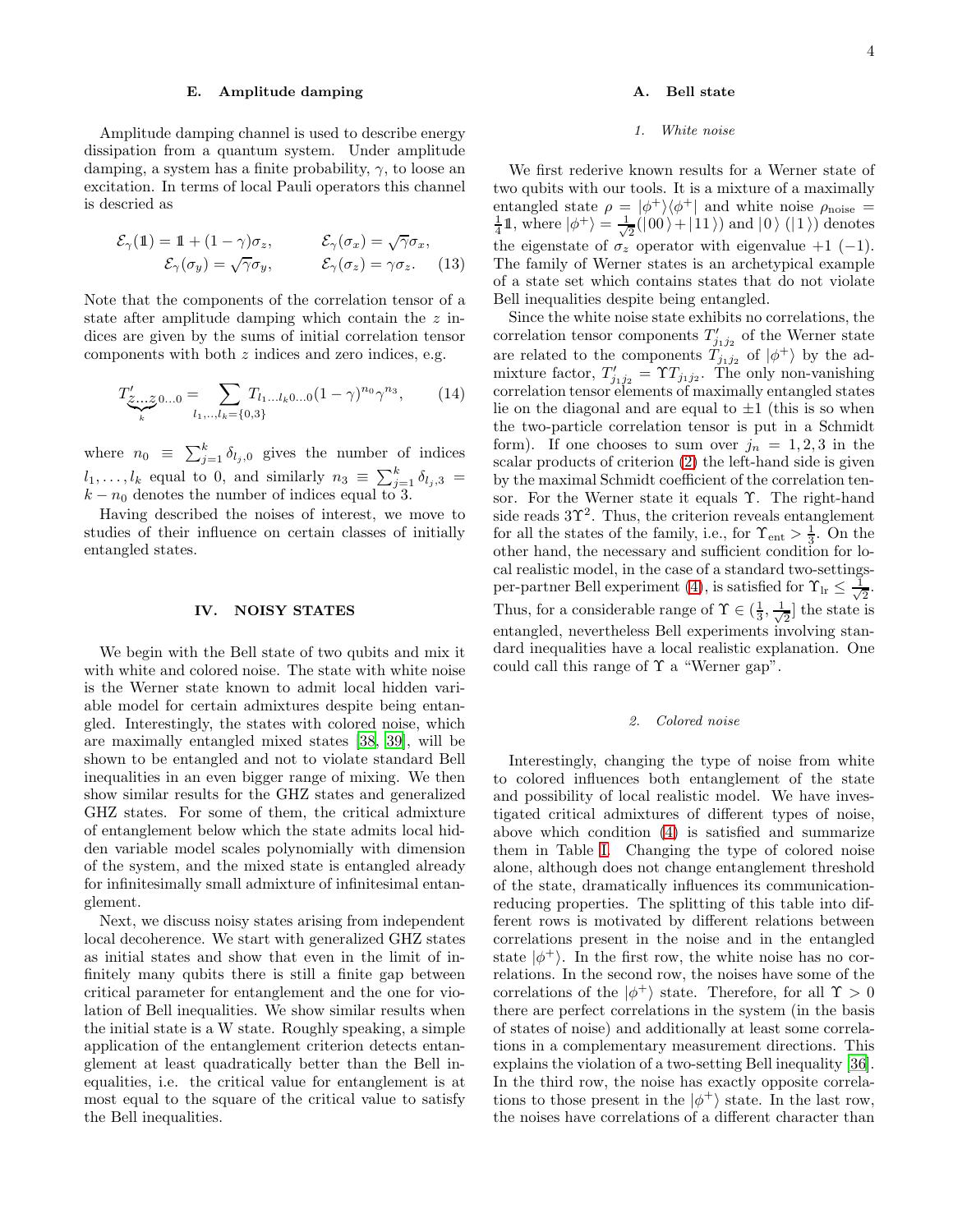| Type of noise                                                               | Entanglement             | Comm. reduction                           |
|-----------------------------------------------------------------------------|--------------------------|-------------------------------------------|
| $1 \otimes 1$                                                               | $\Upsilon > \frac{1}{3}$ | $\Upsilon > \frac{1}{\sqrt{2}} = 0.70711$ |
| $ \pm\rangle_{zz}\langle\pm \otimes \pm\rangle_{zz}\langle\pm $             | $\Upsilon > 0$           | $\Upsilon > 0$                            |
| $ \pm \rangle_{yy} \langle \pm  \otimes   \mp \rangle_{yy} \langle \mp  $   |                          |                                           |
| $ \pm\rangle_{xx}\langle\pm \otimes \pm\rangle_{xx}\langle\pm $             |                          |                                           |
| $ \pm\rangle_{zz}\langle\pm \otimes \mp\rangle_{zz}\langle\mp $             | $\Upsilon > 0$           | $\Upsilon > \frac{1}{\sqrt{2}} = 0.70711$ |
| $ \pm \rangle_{yy} \langle \pm  \otimes  \pm \rangle_{yy} \langle \pm  $    |                          |                                           |
| $ \pm\rangle_{xx}\langle\pm \otimes \mp\rangle_{xx}\langle\mp $             |                          |                                           |
| $ \pm\rangle_{xx}\langle\pm \otimes \pm\rangle_{uu}\langle\pm $             | $\Upsilon > 0$           | $\Upsilon > 0.56731$                      |
| $ \pm\rangle_{xx}\langle\pm \otimes \mp\rangle_{yy}\langle\mp $             |                          |                                           |
| $ \pm\rangle_{xx}$ $\langle \pm  \otimes  \pm\rangle_{zz}$ $\langle \pm  \$ |                          |                                           |
| $ \pm\rangle_{xx}\langle\pm \otimes \mp\rangle_{zz}\langle\mp $             |                          |                                           |
| $ \pm \rangle_{yy} \langle \pm  \otimes  \pm \rangle_{zz} \langle \pm  $    |                          |                                           |
| $ \pm\rangle_{yy}\langle\pm \otimes \mp\rangle_{zz}\langle\mp $             |                          |                                           |

<span id="page-4-0"></span>TABLE I: The table presents critical value of entanglement admixture above which the two-qubit state  $\Upsilon |\phi_{+}\rangle \langle \phi_{+}| + (1 \Upsilon$ ) $\rho_{\text{noise}}$  is entangled (middle column) and allows reduction of communication complexity, i.e. violates standard Bell inequalities (right column), for different types of noise (left column). In the left column,  $1 \otimes 11$  denotes the white noise and e.g.  $|\pm\rangle_{kk}\langle \pm |\otimes |\mp\rangle_{ll}\langle \mp |$  denotes the colored noise which is a product state of either  $|+\rangle_{kk}\langle+| \otimes|-\rangle_{ll}\langle-|$  or  $|-\rangle_{kk}\langle -|\otimes |+\rangle_{ll}\langle +|$ , where  $|\pm\rangle_k$  is the eigenstate of Pauli  $\sigma_k$  operator with eigenvalue  $\pm 1$  (either the upper signs enter the states of the noise or the lower signs).

those of the entangled state.

The Werner states are not the ones with the largest possible gap. For example, if one admixes, e.g., colored noise  $\rho_{\text{noise}} = |\pm\rangle_{zz} \langle \pm | \otimes | \mp \rangle_{zz} \langle \mp |$  to the  $| \phi^+ \rangle$  Bell state, the resulting state is entangled already for an infinitesimally small value of  $\Upsilon$ , and it satisfies condition [\(4\)](#page-1-1) for all  $\Upsilon_{\text{lr}} \leq \frac{1}{\sqrt{2}}$  $\frac{1}{2}$ . Thus, the range of  $\Upsilon$  for which the state admits local realistic model for standard correlation Bell experiments and is still entangled is much larger than for the Werner state. Moreover, this is the maximal possible range (there is no other state and dichotomic measurements which would give bigger Werner gap) because the critical value  $\Upsilon_{\text{lr}} = \frac{1}{\sqrt{2}}$  $\frac{1}{2}$  corresponds to the maximal violation of local realism [\[37\]](#page-10-6). We note that such mixed states are known to be maximally entangled [\[38,](#page-10-3) [39\]](#page-10-4).

#### B. GHZ state

# 1. White noise

The presented tools allow us to construct and investigate entangled states of multiple qubits, with a nonzero Werner gap, in a systematic way. We first consider the Werner-like states of N qubits which are mixtures of the GHZ state  $|\text{GHZ}_N\rangle = \frac{1}{\sqrt{2}}$  $\frac{1}{2}(|0...0\rangle + |1...1\rangle)$  and the white noise. Using criterion [\(2\)](#page-1-3) one finds  $\Upsilon_{\text{ent}} =$ 

 $1/(2^{N-1}+1)$  for the critical admixture above which the state is entangled [\[28](#page-9-21), [40\]](#page-10-7). The critical value for violation of a complete set of standard Bell inequalities for correlation functions equals  $\Upsilon_{\text{lr}} = 1/\sqrt{2^{N-1}}$  (see [\[31\]](#page-10-1)). Therefore, for  $\Upsilon \in \left(\frac{1}{2^{N-1}+1}, \frac{1}{\sqrt{2^{N-1}}} \right]$  the state is entangled but all two-setting correlation Bell experiments admit local realistic model. Also multisetting inequalities of Ref. [\[34](#page-10-0)] are all satisfied in this range.

To illustrate how the range of the Werner gap can depend on the Bell inequality, we consider inequalities of Refs. [\[41](#page-10-8), [42\]](#page-10-9). If one considers all possible settings, restricted to one measurement plane on the Bloch sphere for each observer, the critical value for violation of local realism changes to  $\Upsilon_{lr}^{\infty} = 2(2/\pi)^N$ , see [\[41\]](#page-10-8), and therefore decreases the Werner gap. This result is a limiting case for inequalities involving  $M$  settings per party studied in [\[42\]](#page-10-9). These inequalities involve measurement settings (again in a specific plane for each observer) evenly spaced at the Bloch sphere. One has  $\Upsilon_{\text{lr}}^{\infty} = \lim_{M \to \infty} \Upsilon_{\text{lr}}^{M}$  [\[42\]](#page-10-9), notation is obvious here. One may ask for how many settings the critical entanglement admixture for violation of local realism for finite and continuum number of settings are already very close. For bigger M, one finds using Taylor series that  $\Upsilon_{\text{lr}}^M = \Upsilon_{\text{lr}}^{\infty} [1 + \frac{\pi^2}{24}]$  $\frac{\pi^2}{24} \frac{N-3}{M^2} + \mathrm{O}(\frac{N^2}{M^4})$ . If one neglects all the small terms of  $O(\frac{N^2}{M^4})$ , the relative error  $\epsilon = (\Upsilon_{\rm lr}^M - \Upsilon_{\rm lr}^{\infty})/\Upsilon_{\rm lr}^{\infty}$  is given by  $\epsilon \approx 4\pi^2 \frac{N-3}{M^2}$ %. Thus, for  $M = N$  the two critical admixtures are close even for a few particles ( $\epsilon$  smaller than 4% for all  $N \ge 4$ ).

#### 2. Colored noise

Similarly to the case of the Bell states, also for the GHZ state the range of the Werner gap depends on the type of admixed noise. For the odd-N GHZ states the correlations  $T_{z...z}$  vanish, and it is interesting to consider the colored noise  $\rho_{\text{noise}} = |0\rangle\langle 0|^{\otimes N}$  which re-introduces the missing correlations. The full correlation tensor of  $\rho(\Upsilon)$ , i.e., the one covering "Greek" indices from 0 to 3, has the following non-vanishing components:  $T_{z...z} =$ 1 −  $\Upsilon$ , and also  $2^{N-1}$  components with 2k indices equal to y and the remaining indices equal to x (where  $k =$  $(0, 1, \ldots, \frac{N-1}{2})$ . These latter ones are given by  $(-1)^k \Upsilon$ . Finally, one finds  $2^{N-1} - 1$  components with 2k indices (where  $k = 1, ..., \frac{N-1}{2}$ ) set at 0 and the remaining indices set to z. All these have the value of 1. Consider a metric G with only the following nonzero elements:  $G_{zz0...0} = \Upsilon$ and  $G_{i_1...i_N} = 1$  for the components with 2k indices equal to  $y$  and the rest equal to  $x$ . For such a metric, the maximum of the scalar product on the left-hand side of condition  $(2)$  is equal to  $\Upsilon$ . The right-hand side equals  $||\hat{T}||_G^2 = \Upsilon + 2^{N-1}\Upsilon^2$ , which is always greater than  $\Upsilon$ . Thus, the state is entangled already for an infinitesimally small Υ.

In order to investigate the direct communicationreducing properties of the state we employ condition [\(4\)](#page-1-1). Depending on the choice of the observation plane, the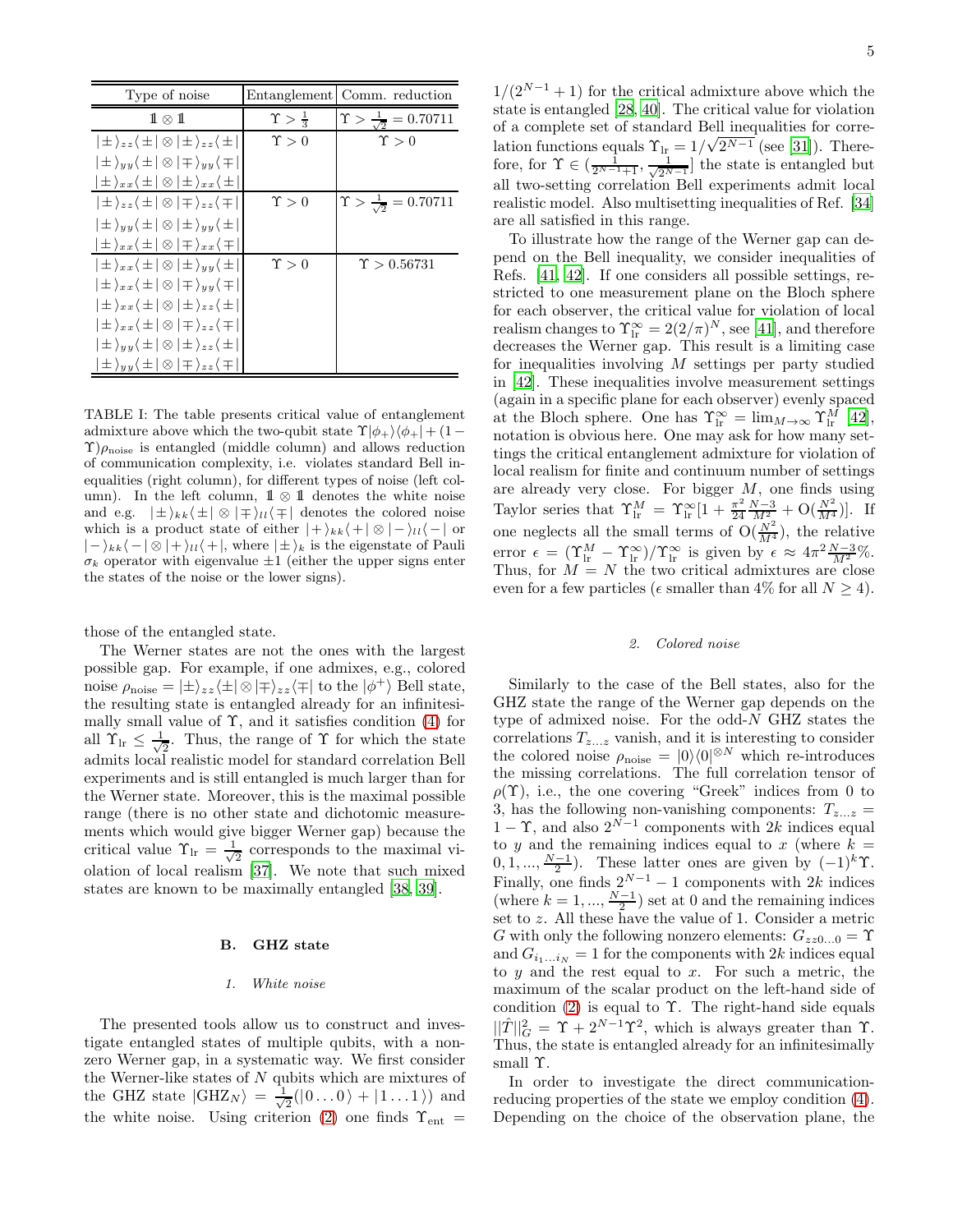left-hand side of Eq. [\(4\)](#page-1-1) reads:  $2^{N-1}\Upsilon^2$  for the xy plane;  $(1 - \Upsilon)^2 + \Upsilon^2$  for the xz plane; and  $(1 - \Upsilon)^2$  for the yz plane. There is no other plane in which the values would be higher, as the correlation tensor is in its generalized Schmidt form [\[43,](#page-10-10) [44\]](#page-10-11). The sum over the settings in the xy plane is greater than the sum over the xz plane for  $\Upsilon > 1/(1 + \sqrt{2^{N-1}-1})$ . Thus, for the state  $\rho(\Upsilon)$  the left-hand side of [\(4\)](#page-1-1) is given by

$$
\mathcal{C} = \begin{cases} 2^{N-1}\Upsilon^2 & \text{for } \Upsilon \le \frac{1}{1+\sqrt{2^{N-1}-1}},\\ (1-\Upsilon)^2 + \Upsilon^2 & \text{for } \Upsilon > \frac{1}{1+\sqrt{2^{N-1}-1}}. \end{cases} (15)
$$

Therefore, there exists a local realistic model for the correlations obtained in any two-setting correlation Bell experiment if  $\Upsilon \leq \Upsilon_{\text{lr}} = 1/\sqrt{2^{N-1}}$ , which is the same critical value as for the state with white noise (in full analogy to the case of Bell state). Finally, for  $\Upsilon \in (0, \Upsilon_{\text{lr}}]$  entangled state  $\rho(\Upsilon)$  admits local realistic description for such Bell experiments. Since the dimension of the system is  $d = 2^N$ , the range of Werner gap scales polynomially as  $d^{-\frac{1}{2}}$ . This is exponentially better than in [\[9](#page-9-8)] where the range of Werner gap scales logarithmically as  $log(d)/d$ . However, the model of [\[9\]](#page-9-8) works for arbitrary number of settings whereas here we have studied only two-setting Bell inequalities for correlation functions. Already for the multisetting Bell inequalities for correlation functions [\[34\]](#page-10-0) the range of the corresponding Werner gap is smaller. The left-hand side of [\(5\)](#page-1-2) is given by  $\mathcal{D} = 2^{N-1}\Upsilon^2$  for  $N = 3$ , and  $\mathcal{D} = (1 - \Upsilon)^2 + 2^{N-2}\Upsilon^2$  for  $N \ge 5$ . This is illustrated in Fig. [1,](#page-5-0) where we show the critical entanglement admixtures below which the state satisfies the inequalities. Note that in this case the fact that the condition is satisfied does not guarantee the existence of the local realistic model, because this set of inequalities is not necessary and sufficient for the existence of such a model [\[34\]](#page-10-0). We also checked that for the colored noise, the inequalities with continuous settings [\[41\]](#page-10-8) do not improve the critical admixture for violation of local realism over the multisetting inequalities [\[34](#page-10-0)], except for  $N = 3$ .

#### C. Generalized GHZ states

#### 1. Colored noise

We give an explicit example of a noisy separable state for which even an infinitesimal small admixture of an infinitesimal weak entangled state results in a non-separable state. Consider generalized GHZ state [\[5,](#page-9-4) [6,](#page-9-5) [34\]](#page-10-0):

$$
|\text{GHZ}(\alpha)\rangle = \cos \alpha |0...0\rangle + \sin \alpha |1...1\rangle. \tag{16}
$$



<span id="page-5-0"></span>FIG. 1: Entanglement and violation of the Bell inequalities. The state  $\Upsilon | \text{GHZ}_N \rangle \langle \text{GHZ}_N | + (1 - \Upsilon) \rho_{\text{noise}}$  violates corresponding Bell inequality for values of  $\Upsilon$  above the bars. If the value of Υ lies within blue/orange piece of the bar the state is entangled, but does not violate the Bell inequality and therefore does not allow communication complexity reduction. For each number of qubits,  $N$ , we present the results for the white noise admixture (left bar – blue) and the colored noise  $|0\rangle\langle 0|^{\otimes N}$  admixture (right bar – orange). For the white noise more settings do not lower the critical admixture. For the colored noise the critical admixture is lowered.

It has the following non-vanishing components of the correlation tensor:

$$
T_{\underbrace{y...y}_{2k}} x_{...x} = (-1)^k \sin 2\alpha, \quad k = 0, 1, ..., \lfloor \frac{N-1}{2} \rfloor
$$

$$
T_{\underbrace{z...z}_{k}} 0...0 = \begin{cases} 1 & \text{for } k \text{ even,} \\ \cos 2\alpha & \text{for } k \text{ odd.} \end{cases}
$$
(17)

and similarly for all permutations of indices.

We mix this state with a colored noise  $\rho_{\text{noise}}$  =  $|0\rangle\langle0|^{\otimes N}$ . If the number of qubits is *even*, this state is entangled and violates Bell inequalities for both infinitesimal  $\alpha$  and  $\Upsilon$ . This follows from the fact that the state has perfect correlations  $T_{z...z} = 1$  and additional correlations in complementary directions, e.g.,  $T_{x...x} = \Upsilon \sin 2\alpha$ . Therefore, summing up the correlations in the xz plane, using the multisetting condition [\(5\)](#page-1-2) proves the violation.

For odd number of qubits, the range of Werner gap again scales (independently of  $\alpha$ ) polynomially with d. First, we show that the mixed state is entangled already for infinitesimal  $\alpha$  and  $\Upsilon$ , irrespectively of the number of qubits. To this aim take two non-vanishing metric elements  $G_{zz0...0}$  and  $G_{x...x}$  to be equal to 1. For this choice, the right-hand side of [\(2\)](#page-1-3) equals  $R =$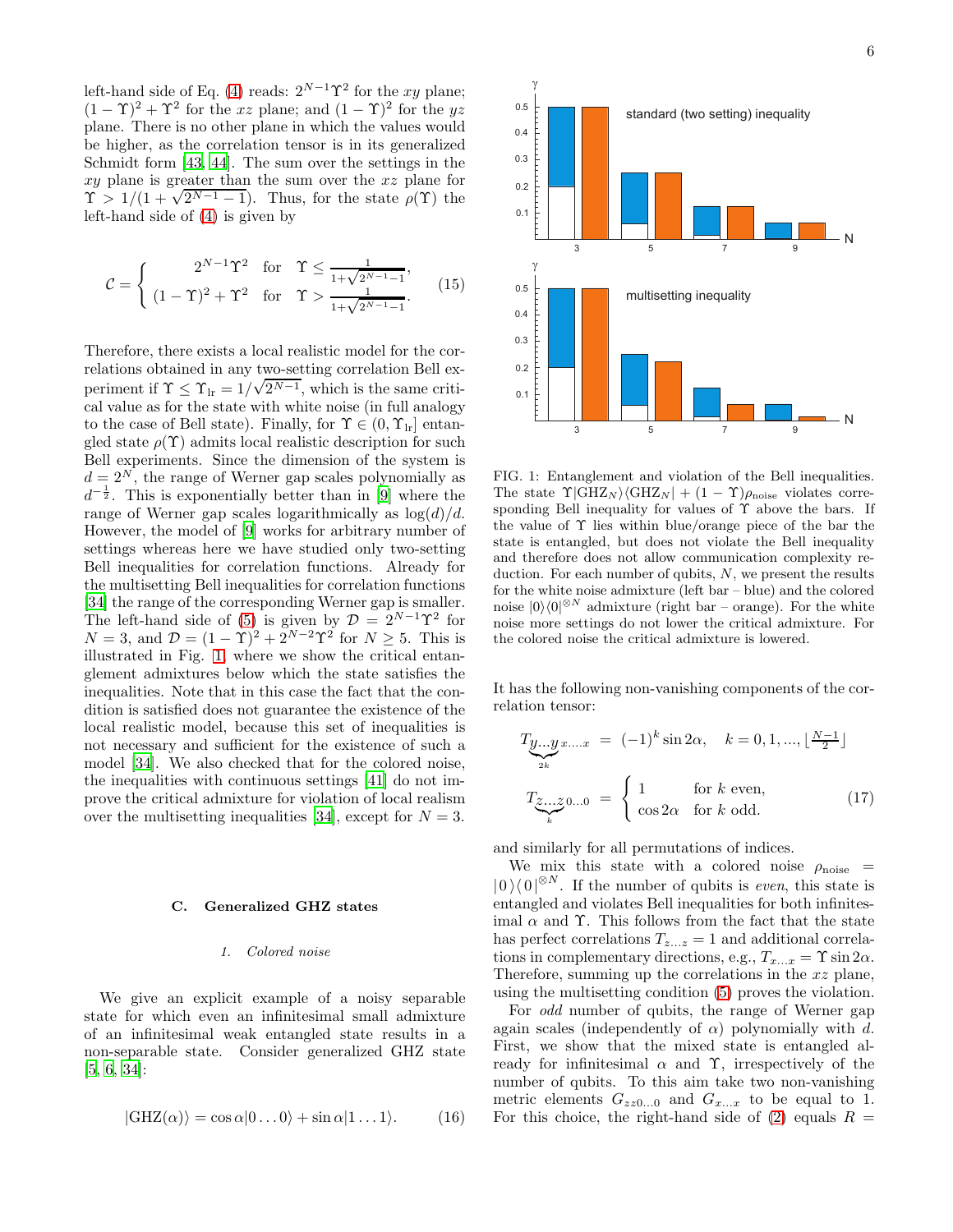$1 + \Upsilon^2 \sin^2 2\alpha$ . The left-hand side of the condition now reads  $L = \max(\Upsilon \sin 2\alpha T_x^{(1)} ... T_x^{(N)} + T_z^{(1)} T_z^{(2)}),$ where we maximize over the choice of local tensors (vectors)  $\hat{T}^{(n)}$ . We set  $T_x^{(n)}$  to the maximal value of 1 for all the parties  $n > 2$ , and write the tensor elements for the remaining two parties in polar coordinates,  $L = \max_{\theta_1, \theta_2} (\Upsilon \sin 2\alpha \sin \theta_1 \sin \theta_2 + \cos \theta_1 \cos \theta_2).$  Since  $\Upsilon \sin 2\alpha \leq 1$ , we have  $L \leq \max_{\theta_1, \theta_2} \cos(\theta_1 - \theta_2) \leq 1$ . The maximum is equal to 1 and for all allowed  $\alpha > 0$ and  $\Upsilon > 0$  it is smaller than the right-hand side. The state is entangled.

For violation of Bell inequalities, consider summation over xy plane in the necessary and sufficient condition [\(5\)](#page-1-2). For the present state, it involves  $\sum_{k=0}^{(N-1)/2} {N \choose 2k}$  $2^{N-1}$  terms, each equal to  $\Upsilon^2 \sin^2 2\alpha$ , and gives the critical value of  $\Upsilon_{\text{lr}} = \frac{\sqrt{2}}{\sin 2\alpha} 2^{-N/2}$ . Therefore the gap  $|\Upsilon_{\text{lr}} - \Upsilon_{\text{ent}}|$  scales polynomially with dimension as  $1/\sqrt{d}$ √ for  $d=2^N$ .

#### 2. Local depolarization

The non-vanishing correlation tensor elements, after local depolarizing channels are applied to the generalized GHZ state, read

$$
T_{\underbrace{y...y}_{2k}} x... x = (-1)^k p^N \sin 2\alpha, \quad k = 0, 1, ..., \lfloor \frac{N-1}{2} \rfloor
$$

$$
T_{\underbrace{z...z}_{k}} 0... 0 = \begin{cases} p^k & \text{for } k \text{ even,} \\ p^k \cos 2\alpha & \text{for } k \text{ odd.} \end{cases}
$$
(18)

To show the Werner gap for  $N \to \infty$ , we first prove that the state is entangled for all  $p > \frac{1}{2}$ . Choose the following non-zero elements of the metric:  $G_{j_1...j_N} = 1$ for  $j_n = 1, 2, G_{z...z} = 1$  for N even and  $G_{z...z0} = 1$  for odd N. The right-hand side of the entanglement condition [\(2\)](#page-1-3) is  $R = p^{2(N-1+N_2)} + 2^{N-1}p^{2(N-1+N_2)}\sin^2 2\alpha$ , where  $N_2 = N$  mod 2 encodes the cases of odd and even N. The left-hand side is maximized if all local tensors are the same and along the z axes and have the value of  $L = p^{N-1+N_2}$ . Therefore, the state is entangled if 1 <  $p^{N-1+N_2}+2^{N-1}p^{N-1+N_2}\sin^2 2\alpha$ . To unify the cases of odd and even  $N$  we bound the right-hand side from below using  $p^N \n\t\leq p^{N-1+N_2}$ , and obtain the sufficient condition for entanglement. The corresponding critical value is

$$
p_{\text{ent}} = (1 + 2^{N-1} \sin^2 2\alpha)^{-\frac{1}{N}} \to \frac{1}{2},\tag{19}
$$

where the limit is for  $N \to \infty$ . Arrows in following formulae always denote this limit.

The multisetting Bell inequalities give better results than standard inequalities for this state. Consider the violation condition [\(5\)](#page-1-2) in which the last index of the correlation tensor takes on the values  $\{y, z\}$ , whereas indices of other parties are either  $\{x, y\}$ , if the last index is y, or z, if the last index is z. (Note that we explicitly make use here of the advantage of the multisetting

condition over the two-setting condition). The value of parameter  $D$  is at least (it is higher for  $N$  even) equal to  $p^{2N}(\cos^2 2\alpha + 2^{N-2} \sin^2 2\alpha)$ , where  $2^{N-2}$  gives the number of non-zero correlation tensor elements with  $y$  index at last position. Therefore, the critical parameter is

$$
p_{\rm lr} = (\cos^2 2\alpha + 2^{N-2} \sin^2 2\alpha)^{-\frac{1}{2N}} \to \frac{1}{\sqrt{2}}.\tag{20}
$$

The critical values of p decrease with the number of qubits showing that many party generalized GHZ states are more and more robust against this type of noise. Finally, for  $N \to \infty$  there is a Werner gap of  $p \in (\frac{1}{2}, \frac{1}{\sqrt{\pi}})$  $\overline{2}$ for which the entangled state does not improve related communication complexity tasks.

#### 3. Dephasing

Similar results hold for other local noises. After dephasing in the local z-bases, the correlation tensor of the generalized GHZ state reads

$$
T_{\underbrace{y...y}_{2k}} x... x = (-1)^k \lambda^{\frac{N}{2}} \sin 2\alpha, \quad k = 0, 1, ..., \lfloor \frac{N-1}{2} \rfloor
$$

$$
T_{\underbrace{z...z}_{k}} 0... 0 = \begin{cases} 1 & \text{for } k \text{ even,} \\ \cos 2\alpha & \text{for } k \text{ odd.} \end{cases}
$$
(21)

All entangled generalized GHZ states are still entangled after the local dephasing. For a proof, it is sufficient to choose  $G_{zz0..0} = G_{x..xx} = 1$ . For this choice, the right-hand side of  $(2)$  reads  $R =$  $1 + \lambda^N \sin^2 2\alpha$ , whereas for the left-hand side we have  $L = \max \left( T_z^{(1)} T_z^{(2)} + T_x^{(1)} T_x^{(2)} \lambda^{N/2} \sin 2\alpha \right) \leq T_z^{(1)} T_z^{(2)} +$  $T_x^{(1)}T_x^{(2)} \leq 1$ , which follows from  $\lambda^{N/2} \sin 2\alpha \leq 1$  and writing the components of the local tensors in polar coordinates. We also assumed that the local Bloch vectors of all the parties except first and second are along the  $x$ axis, which is optimal. Therefore, the state is entangled for all  $\alpha > 0$  and  $\lambda > 0$ , independently of the number of qubits.

Since dephasing leaves the correlations in specific directions unchanged, violation of Bell inequality for the generalized GHZ state is very robust against this type of noise. We show that it actually is state independent, i.e. violation is observed for all  $\alpha > 0$  and only depends on the degree of dephasing if  $N$  is odd. Consider the mutisetting condition, in which as before the last index takes values  $\{y, z\}$  and the remaining indices are either  ${x, y}$ , if the last index is y, or z, if the last index is z. If N is even, after dephasing the state still contains perfect correlations in the z directions and some other correlations in the  $xy$  plane, and violates the inequalities for all  $\alpha > 0$  and  $\lambda > 0$ . For the case of odd number of qubits, the condition reads  $\mathcal{D} = \cos^2 2\alpha + 2^{N-2}\lambda^N \sin^2 2\alpha$ , and the violation is observed as soon as

$$
\sin^2 \alpha > 0 \text{ and } \lambda > 2^{\frac{2}{N}-1} \to \frac{1}{2}.\tag{22}
$$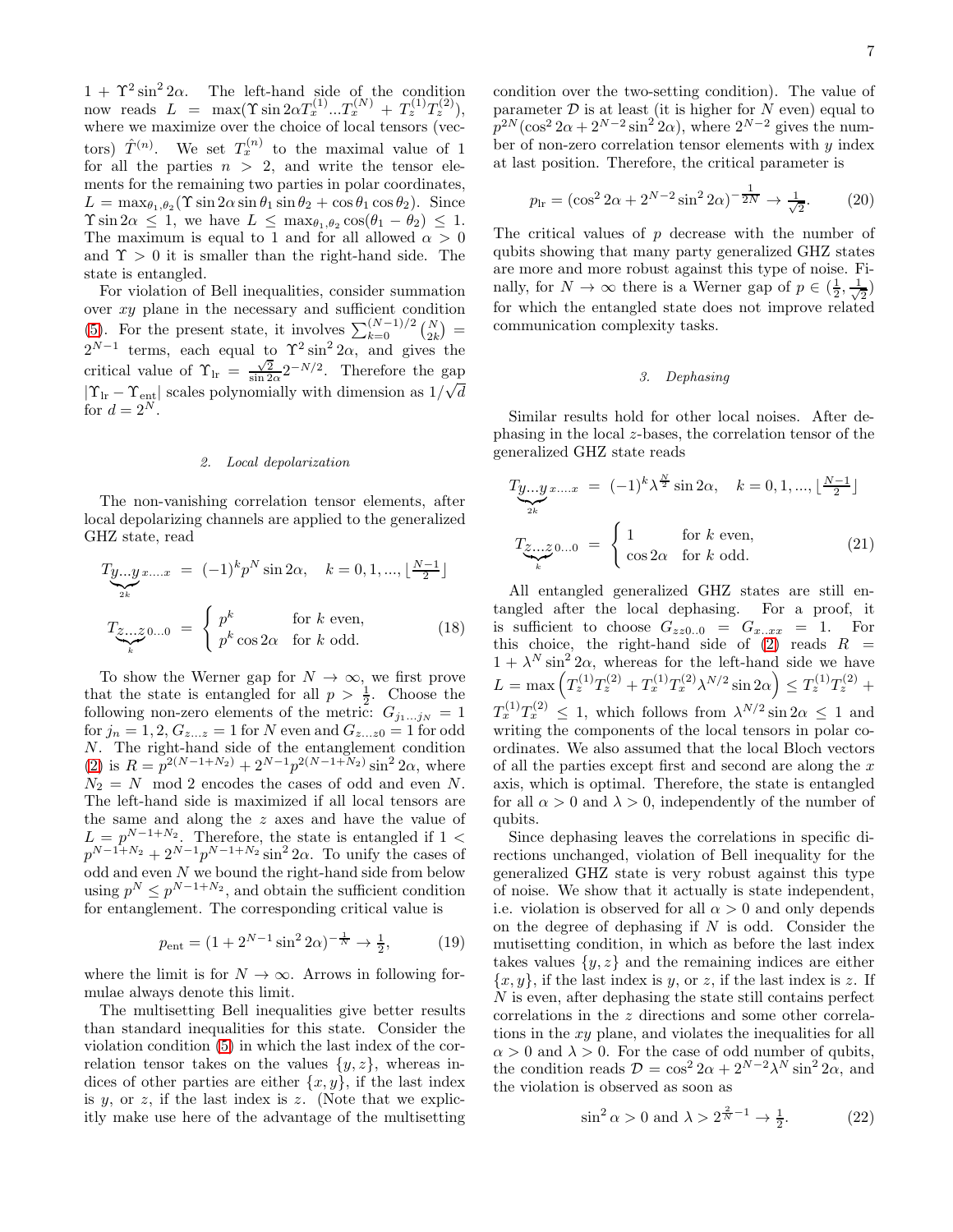Therefore, violation only depends on the degree of dephasing in the case of odd  $N$ , and again there is a finite Werner gap of  $\lambda \in (0, \frac{1}{2})$  in the limit  $N \to \infty$ .

# 4. Amplitude damping

Finally, we consider independent local amplitude damping channels. The elements of the decohered generalized GHZ states are the following:

$$
T_{\underbrace{y...y}_{2k}} x_{...x} = (-1)^k \gamma^{\frac{N}{2}} \sin 2\alpha, \quad k = 0, 1, ..., \lfloor \frac{N-1}{2} \rfloor
$$

$$
T_{\underbrace{z...z}_{k}} 0...0 = \begin{cases} \cos^2 \alpha + \bar{\gamma}^k \sin^2 \alpha & \text{for } k \text{ even,} \\ \cos^2 \alpha - \bar{\gamma}^k \sin^2 \alpha & \text{for } k \text{ odd,} \end{cases}
$$
(23)

where  $\bar{\gamma} = 2\gamma - 1$ . To prove the Werner gap consider the metric with non-vanishing elements  $G_{j_1...j_N}$  = 1 with  $j_n = 1, 2$ . The right-hand side of the entanglement criterion reads  $R = 2^{N-1}\gamma^N \sin^2 2\alpha$ . The left-hand side is  $L = \gamma^{N/2} \sin 2\alpha \max[T_x^{(1)} \dots T_x^{(N)}] T_y^{(1)}T_y^{(2)}T_x^{(3)}\ldots T_x^{(N)} - \ldots$ , with the maximum taken over local tensors with components from one plane. We write the elements of individual tensors in polar coordinates, i.e.  $T_x^{(n)} = \cos \theta_n$  and  $T_y^{(n)} = \sin \theta_n$ , and recognize that expression in the bracket is now given by  $\cos(\theta_1 + \ldots + \theta_N)$ . Therefore,  $L = \gamma^{N/2} \sin 2\alpha$ , which translates into critical parameter for entanglement

$$
\gamma_{\rm ent} = \frac{1}{4} \left( \frac{2}{\sin 2\alpha} \right)^{\frac{2}{N}} \to \frac{1}{4}.
$$
 (24)

The violation of both many-setting and two-setting inequalities is the same for higher number of qubits. The two-setting condition reveals the critical parameter

$$
\gamma_{\rm lr} = \frac{1}{2} \left( \frac{2}{\sin 2\alpha} \right)^{\frac{1}{N}} \to \frac{1}{2}.
$$
 (25)

For large N, the states for practically all  $\alpha > 0$  violate the inequalities if  $\Upsilon_{\text{lr}} > 1/2$  and there is a finite Werner gap of  $\gamma \in (\frac{1}{4}, \frac{1}{2})$  in the limit  $N \to \infty$ .

## D. W state

In this section we study the  $W$  state, and we shall emphasize the properties distinguishing it form the class of generalized GHZ states. The W state involves a single excitation delocalized over all the qubits:

$$
|W\rangle = \frac{1}{\sqrt{N}} (|10...0\rangle + |01...0\rangle + \ldots + |00...1\rangle).
$$
\n(26)

It is permutationally invariant, i.e. any permutation of particles leaves the state unchanged. Therefore, to describe its correlation tensor it is sufficient to present just three elements. All other non-vanishing elements have

indices being permutations of the indices of the following ones:

$$
T_{\underbrace{z...z}_{k}0...0} = 1 - \frac{2k}{N},
$$
  
\n
$$
T_{yyz...z0...0} = T_{xxz...z0...0} = \frac{2}{N}.
$$
 (27)

### 1. White noise

Consider W state mixed with the white noise:

$$
\rho = \Upsilon |W\rangle\langle W| + (1 - \Upsilon) \frac{1}{2^N} \mathbb{1}.
$$
 (28)

Contrary to the case of mixed GHZ state, this mixed state gives rise to a Werner gap in the limit of  $N \to \infty$ .

To prove entanglement of this state consider metric with non-vanishing elements  $G_{j_1...j_N} = 1$  where  $j_n =$  ${x, z}$ . With this choice, the right-hand side of condi-tion [\(2\)](#page-1-3) reads  $R = \Upsilon^2(1 + {N \choose 2} \frac{4}{N^2}) = \Upsilon^2(3 - \frac{2}{N})$ . The left-hand side is maximized, if all the local tensors are along the  $\pm z$  axis and equals  $L = \Upsilon$ , which we have verified numerically. Therefore, the critical parameter for entanglement reads

$$
\Upsilon_{\text{ent}} = \frac{1}{3 - \frac{2}{N}} \to \frac{1}{3}.\tag{29}
$$

The multisetting inequalities are violated as soon as entanglement admixture is above the critical value [\[34\]](#page-10-0):

$$
\Upsilon_{\rm lr} = \sqrt{\frac{1}{3 - \frac{2}{N}}} \to \frac{1}{\sqrt{3}}.\tag{30}
$$

Note that the same correlations enter both the Bell inequalities and the entanglement criterion, showing that this simple application of the criterion is at least quadratically better in revealing entanglement than the Bell inequalities, i.e.  $\Upsilon_{\text{ent}} \leq \Upsilon_{\text{lr}}^2$ . This is a general feature present in all our examples.

#### 2. Colored noise

Similar conclusion for comparison with the GHZ states follows in the case of colored noise admixture to the W state:

$$
\rho = \Upsilon |W\rangle\langle W| + (1 - \Upsilon)|0...0\rangle\langle 0...0|, \qquad (31)
$$

where the colored noise introduces correlations in the local z directions.

This state is entangled for all  $\Upsilon > 0$ . A simple way to see this is to use the fact that if a subsystem is entangled, then the whole system is also entangled. The definition of the W state leads to the following form of the reduced density operator for any two qubits

$$
\Upsilon' |\psi^+\rangle\langle\psi^+| + (1 - \Upsilon')|00\rangle\langle00|, \tag{32}
$$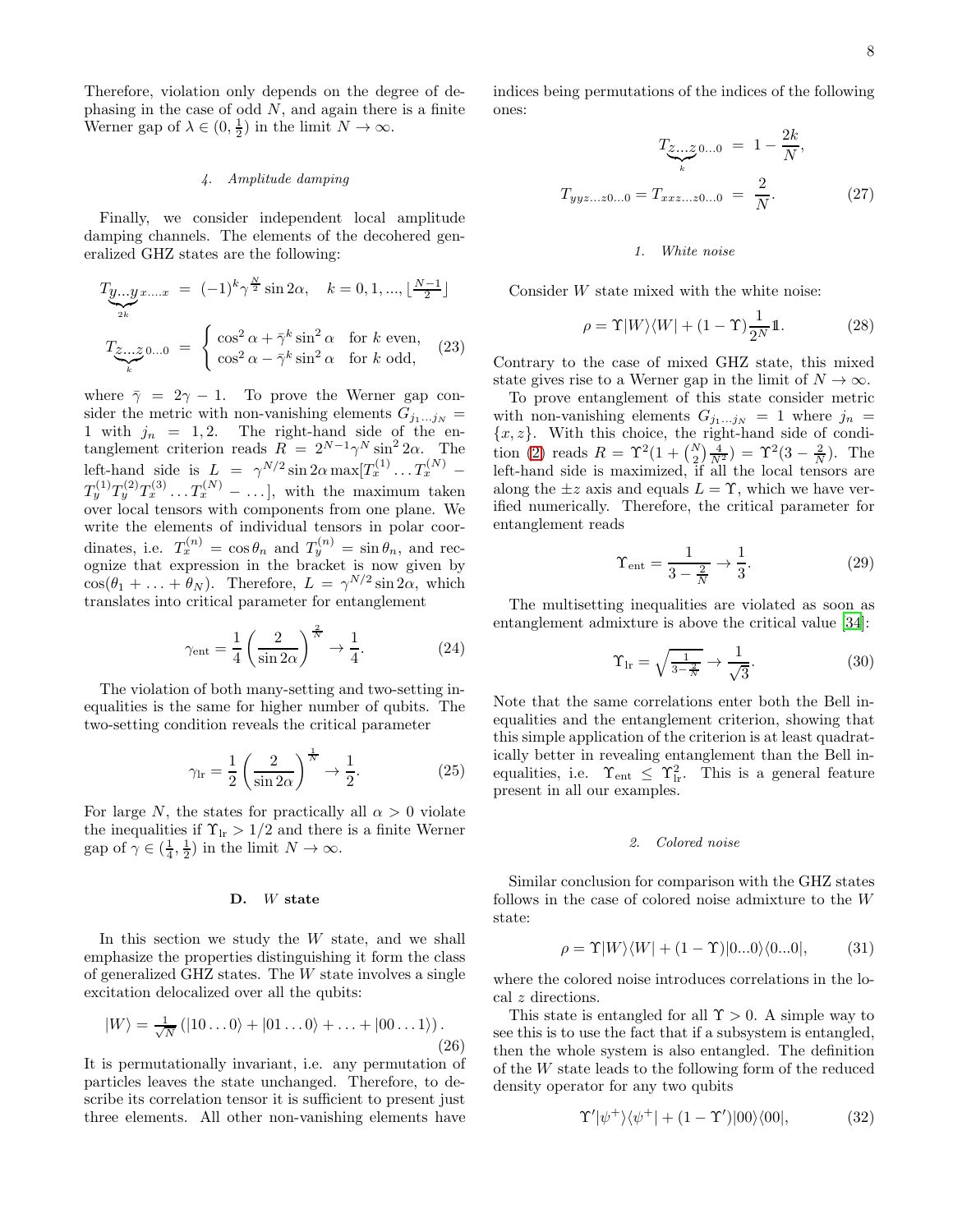with  $\Upsilon' = \frac{2}{N}\Upsilon$  and  $|\psi^+\rangle = \frac{1}{\sqrt{2}}$  $\frac{1}{2}(|01\rangle + |10\rangle)$ . This state is entangled (has negative partial transposition [\[45](#page-10-12), [46\]](#page-10-13)) for all  $\Upsilon' > 0$ . Therefore the global state is entangled for all  $\Upsilon_{\text{ent}} > 0$  and any finite N.

If one chooses settings from the xz plane in the multisetting Bell inequality, the violation conditions reveal the critical value of the admixture parameter as given by

$$
\Upsilon_{\rm lr} = \frac{2}{3 - \frac{1}{N}} \to \frac{2}{3}.\tag{33}
$$

In the limit of  $N \to \infty$  we find the Werner gap of  $\Upsilon \in (0, \frac{2}{3})$ . This is the biggest gap among all the states studied here.

#### 3. Local depolarization

We shall show that  $W$  state is very fragile with respect to this type of decoherence, in contrast to the GHZ state. After local depolarization the elements of the correlation tensor of the decohered W state read

$$
T_{\underbrace{z...z}_{k}0...0} = p^{k} \left(1 - \frac{2k}{N}\right),
$$
  

$$
T_{yy} \underbrace{z...z}_{k} 0...0 = T_{xx} \underbrace{z...z}_{k} 0...0 = p^{k+2} \frac{2}{N}.
$$
 (34)

To prove entanglement of this state, consider non-zero metric elements  $G_{j_1...j_N} = 1/p^N$  with  $j_n = \{x, z\}$ . For this choice the right-hand side of the criterion equals  $R =$  $p^{N}(1 + {N \choose 2} \frac{4}{N^2})$ , whereas the maximum of the left-hand side is 1, which we have verified numerically. Therefore, the state is entangled above the critical value of

$$
p_{\text{ent}} = \left(\frac{1}{3 - \frac{2}{N}}\right)^{\frac{1}{N}} \to 1. \tag{35}
$$

The multisetting Bell inequalities are violated as soon as  $\mathcal{D} = T_{z...z}^2 + {N \choose 2} T_{xxz...z}^2 > 1$ . This gives the critical parameter

$$
p_{\rm lr} = \left(\frac{1}{3 - \frac{2}{N}}\right)^{\frac{1}{2N}} \to 1. \tag{36}
$$

which rapidly increases with  $N$  and already for five qubits requires  $p > 0.9$ . Since  $p_{\text{ent}} = p_{\text{lr}}^2$ , there is a Werner gap for all finite  $N$ , and in the limit both parameters tend to the same value. Of course, a smarter choice of the metric in the entanglement condition could prove that even in the limit there is a finite Werner gap.

# 4. Dephasing

The W state is extremely robust against dephasing. as it leaves the perfect correlations unchanged. After dephasing the W state is transformed to

$$
T_{\underbrace{z...z}_{k}0...0} = 1 - \frac{2k}{N},
$$
  
\n
$$
T_{yy} \underbrace{z...z}_{k}0...0 = T_{xx} \underbrace{z...z}_{k}0...0 = \lambda \frac{2}{N}.
$$
 (37)

The dephased state violates Bell inequality (and therefore is entangled) for all  $N$  and all non-trivial dephasing channels. Consider correlations in the xz plane and multisetting condition. The value of parameter  $\mathcal{D} = 1 + 2\lambda^2(1 - \frac{1}{N})$  exceeds unity for all  $\lambda > 0$ . Note that this is true also in the limit  $N \to \infty$ .

# 5. Amplitude damping

The W state after this type of decoherence reads

$$
T_{\underbrace{z...z}_{k}0...0} = 1 - \frac{2k}{N}\gamma,
$$
  

$$
T_{yy}\underbrace{z...z}_{k}0...0 = T_{xx}\underbrace{z...z}_{k}0...0 = \frac{2}{N}\gamma.
$$
 (38)

To prove the Werner gap, consider non-vanishing metric elements  $G_{j_1...j_N} = 1$  for  $j_n = \{x, z\}$ . The right hand side of the criterion is  $R = (1 - 2\gamma)^2 + {N \choose 2} \frac{4}{N^2}$ , and the maximum of the left-hand side  $L \leq 1-2\gamma$  is attained for all local vectors along  $z$  directions. Therefore, the state is entangled above the critical value

$$
\gamma_{\text{ent}} = \frac{1}{3 - \frac{1}{N}} \to \frac{1}{3}.
$$
\n(39)

We check violation of Bell inequalities using the condition with many settings in the xz plane. The expression reads  $\mathcal{D} = R$  and exceeds unity for all values above

$$
\gamma_{\rm lr} = \frac{2}{3 - \frac{1}{N}} \to \frac{2}{3}.\tag{40}
$$

The Werner gap is present also in the limit  $N \to \infty$ , just as for the GHZ state.

# V. SUMMARY

Using the entanglement criterion [\[28\]](#page-9-21) we have found families of entangled states which satisfy specific classes of Bell inequalities. We summarize our findings in Table [II.](#page-9-23) Generally speaking, a simple application of the entanglement criterion gives at least quadratically better critical parameters than the ones obtained using the Bell inequalities. Therefore, we found entangled states satisfying the Bell inequalities in all studies cases. Moreover, we gave examples in which even in the limit of large number of qubits there is a finite gap between critical parameter for entanglement and critical parameter for Bell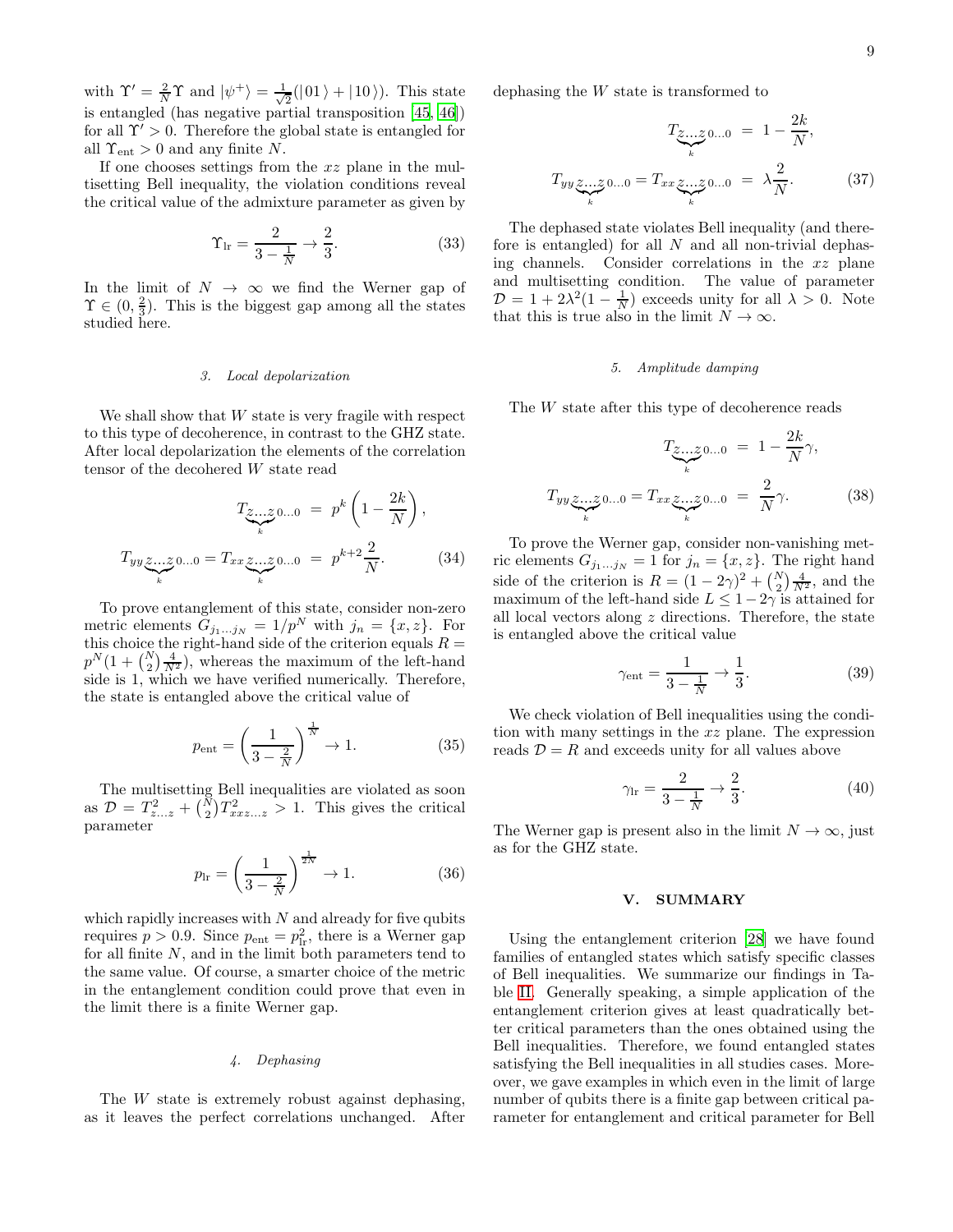|          | white noise                             | colored noise                           | local depolarization                 | dephasing                    | amplitude damping                    |
|----------|-----------------------------------------|-----------------------------------------|--------------------------------------|------------------------------|--------------------------------------|
| Gen. GHZ | $\zeta_{\text{ent}} \rightarrow 1/2$    | $\zeta_{\text{ent}} \to 0$              | $\zeta_{\text{ent}} \rightarrow 1/2$ | $\zeta_{\text{ent}} \to 0$   | $\zeta_{\text{ent}} \rightarrow 1/4$ |
|          | $\zeta_{\rm lr} \rightarrow 1/\sqrt{2}$ | $\zeta_{\rm lr} \rightarrow 1/\sqrt{2}$ | $\zeta_{1r} \rightarrow 1/\sqrt{2}$  | $\zeta_{1r} \rightarrow 1/2$ | $\zeta_{1r} \rightarrow 1/2$         |
| W        | $\zeta_{\text{ent}} \to 1$              | $\zeta_{\text{ent}} \to 0$              | $\zeta_{\text{ent}} \to 1$           | $\zeta_{\text{ent}} \to 0$   | $\zeta_{\text{ent}} \to 1/3$         |
|          | $\zeta_{1r} \rightarrow 1$              | $\zeta_{1r} \rightarrow 1$              | $\zeta_{1r} \rightarrow 1$           | $C_{1r} \rightarrow 0$       | $\zeta_{\rm lr}\rightarrow 2/3$      |

<span id="page-9-23"></span>TABLE II: Summary of the results. The results for different initial states are presented in rows. Noisy channels applied to them are presented in columns. The strength of the noises is characterized by a single parameter  $\zeta$  ( $\zeta = 1$  corresponds to no noise,  $\zeta = 0$  describes the strongest noise which immediately destroys entanglement). To unify presentation in this table we represent all the parameters with  $\zeta$ . In the main text the parameter characterizing local depolarization is denoted by p, dephasing by  $\lambda$ , amplitude damping by  $\gamma$ , and admixture of white or colored noise by  $\Upsilon$ . We present the critical parameter  $\zeta_{\text{ent}}$ , above which the resulting state is entangled, and  $\zeta_{lr}$ , below which the state satisfies classes of Bell inequalities, in the limit of large number of qubits  $N \to \infty$ . Additionally, to compare on equal footing the critical parameters for different types of noises, they are all calculated here per particle in a sense that the values related to white and colored noise are Nth roots of the values of the main text. In all the cases,  $\zeta_{\text{ent}}$  is at most a square of  $\zeta_{\text{lr}}$ .

violation. We found that maximally entangled mixed states of two qubits give rise to the highest discrepancy between the critical parameters. It would be interesting to investigate if this also holds for higher number of qubits. Our results are a further step towards full classification of entangled states into those which do and do not admit local realistic explanation.

# VI. ACKNOWLEDGMENTS

We thank Johannes Kofler and Ravishankar Ramanathan for discussions. W.L. and M.Z. performed

this work at National Quantum Information Centre of Gdańsk. W.L. is supported by the Foundation for Polish Science (KOLUMB program). M. Z. acknowledges EU program SCALA. We acknowledge support of the Austrian Science Foundation FWF Project No. P19570-N16, SFB and the Doctoral Program CoQuS,the 6th EU program QAP (Qubit Applications) Contract No. 015848, and the National Research Foundation & Ministry of Education in Singapore. The collaboration is a part of an OAD/MNiSW program.

- <span id="page-9-0"></span>[1] J. Bell, Physics **1**, 195 (1964).
- <span id="page-9-1"></span>[2] N. Gisin, Phys. Lett. A **154**, 201 (1991).
- <span id="page-9-2"></span>[3] N. Gisin and A. Peres, Phys. Lett. A 162, 15 (1992).
- <span id="page-9-3"></span>[4] S. Popescu and D. Rohrlich, Phys. Lett. A 166, 293 (1992).
- <span id="page-9-4"></span>[5] V. Scarani and N. Gisin, J. Phys. A 34, 6043 (2001).
- <span id="page-9-5"></span>[6] M. Żukowski, Č. Brukner, W. Laskowski, and M. Wieśniak, Phys. Rev. Lett. 88, 210402 (2002).
- <span id="page-9-6"></span>[7] R. F. Werner, Phys. Rev. A 40, 4277 (1989).
- <span id="page-9-7"></span>[8] J. Barrett, Phys. Rev. A 65, 042302 (2002).
- <span id="page-9-8"></span>[9] M. L. Almeida, S. Pironio, J. Barrett, G. Toth, and A. Acin, Phys. Rev. Lett. 99, 040403 (2007).
- <span id="page-9-9"></span>[10] G. Toth and A. Acin, Phys. Rev. A **74**, 030306(R) (2006).
- <span id="page-9-10"></span>[11] S. Popescu, Phys. Rev. Lett. 74, 2619 (1995).
- [12] N. Gisin, Phys. Lett. A **210**, 151 (1996).
- [13] A. Peres, Phys. Rev. A **54**, 2685 (1996).
- <span id="page-9-11"></span>[14] P. Walther, K. J. Resch, Č. Brukner, A. M. Steinberg, J. W. Pan, and A. Zeilinger Phys. Rev. Lett. 94, 040504 (2005).
- [15] Ll. Masanes, Y.-C. Liang, and A. C. Doherty, Phys. Rev. Lett. **100**, 090403 (2008).
- <span id="page-9-12"></span>[16] G. Brassard, Found. Phys. **33**, 1593 (2003);
- <span id="page-9-13"></span> $[17]$  C. Brukner, M. Zukowski, J.-W. Pan, and A. Zeilinger, Phys. Rev. Lett.92, 127901 (2004).
- <span id="page-9-14"></span>[18] J. Barrett, L. Hardy, and A. Kent, Phys. Rev. Lett. 95, 010503 (2005).
- <span id="page-9-15"></span>[19] A. Acin, N. Gisin, and L. Masanes, Phys. Rev. Lett. 97, 120405 (2006).
- <span id="page-9-16"></span>[20] A. Cabello, A. Feito, and A. Lamas-Linares, Phys. Rev. A 72, 052112 (2005)
- [21] S. S. Jang, Y. W. Cheong, J. Kim, and H.-W. Lee, Phys. Rev. A 74, 062112 (2006).
- [22] M. Seevinck and J. Uffink, Phys. Rev. A 78, 032101 (2008).
- [23] L. Aolita, D. Cavalcanti, A. Acin, A. Salles, M. Tiersch, A. Buchleitner, and F. de Mela, Phys. Rev. A 79, 032332 (2009).
- <span id="page-9-17"></span>[24] S. Campbell, M. S. Tame, and M. Paternostro, New J. Phys. 11, 073039 (2009).
- <span id="page-9-18"></span>[25] A. A. Methot and V. Scarani, Quant. Inf. and Comp. 7, 157 (2007).
- <span id="page-9-19"></span>[26] A. Sen(De), U. Sen, and M. Zukowski, Phys. Rev. A  $68$ , 062301 (2003).
- <span id="page-9-20"></span>[27] M. A. Nielsen and I. L. Chuang, Quantum Computation and Quantum Information (Cambridge University Press, Cambridge, England, 2000).
- <span id="page-9-21"></span>[28] P. Badziag, Č. Brukner, W. Laskowski, T. Paterek, M. Zukowski, Phys. Rev. Lett. **100**, 140403 (2008).
- <span id="page-9-22"></span>[29] H. Weinfurter and M. Zukowski, Phys. Rev. A 64, 010102(R) (2001).
- [30] R. F. Werner and M. M. Wolf, Phys. Rev. A 64, 032112 (2001).